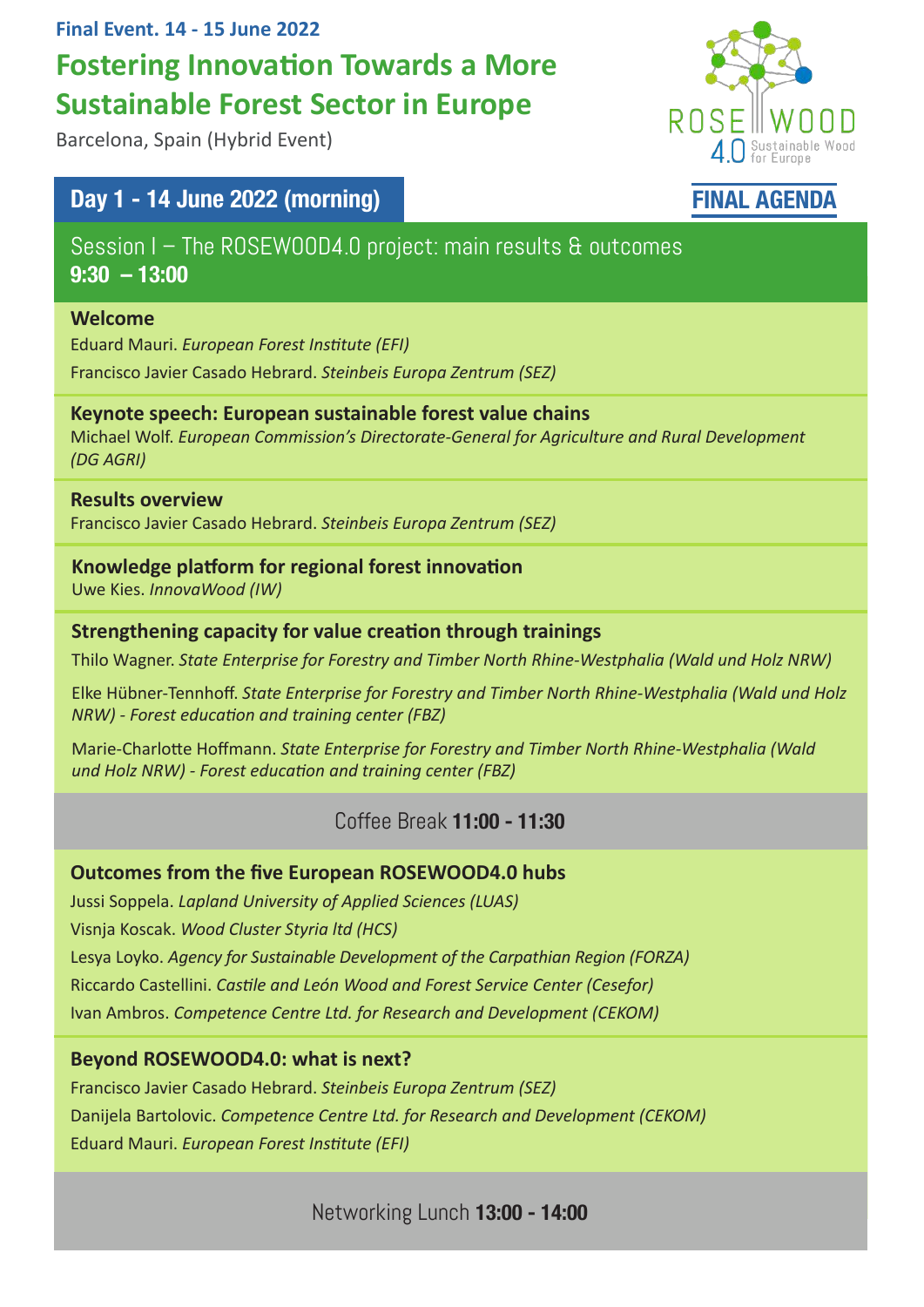## **Final Event. 14 - 15 June 2022 Fostering Innovation Towards a More Sustainable Forest Sector in Europe**

Barcelona, Spain (Hybrid Event)

## Day 1 - 14 June 2022 (afternoon)

Session II – How to ensure long-term sustainability of networks once the project is over? Tools and methods  $14:00 - 18:00$ 

**Keynote speech: Post-project sustainability and exploitation**  Katrina Barkane. *European Commission's Directorate-General for Research and Innovation (DG RTD)*

Tools – Existing services to sustain EU projects' networks and their activities 14:30 - 15:45

**FoRISK**  Jens Haertel. *Forest Europe*

**EFI Bioregions Facility** Inazio Martinez de Arano. *European Forest Institute (EFI)*

**EU Farmbook** Tyler Arbour. *Ghent University*

**Horizon Results Platform and Horizon Results Booster** Katrina Barkane. *European Commission's Directorate-General for Research and Innovation (DG RTD)*

**Roundtable discussion**  Eduard Mauri (moderator). *European Forest Institute (EFI)*

Coffee Break 15:45 - 16:15

Methods – Success cases on network sustainability 16:15 - 18:00

*Examples of EC-granted projects that have successfully continued their activities after completion*

**Project transferred to companies: Singular Wood (EAFRD)** Lídia Guitart. *Forest owners association of Montnegre and Corredor*

**Project transferred to public administration: MicoCyl and Mediterranean Model Forest Network (Interreg)**

Pablo Sabín. *Castile and León Wood and Forest Service Center (Cesefor)*

Riccardo Castellini. *Castile and León Wood and Forest Service Center (Cesefor)*

**Project transferred to academia: Evoltree (FP6: Network of Excellence)** Antoine Kremer. *French National Research Institute for Agriculture, Food, and the Environment (INRAE)*

**Project transferred to associations and academia: Organic Farm Knowledge (H2020: CSA)**

Lauren Dietemann. *FiBL Research Institute of Organic Agriculture*

Bram Moeskops. *IFOAM Organics Europe*

**Roundtable discussion** 

Eduard Mauri (moderator). *European Forest Institute (EFI)*

Closure 18:00



 $4.0$  Sustainable Wood

ROSE